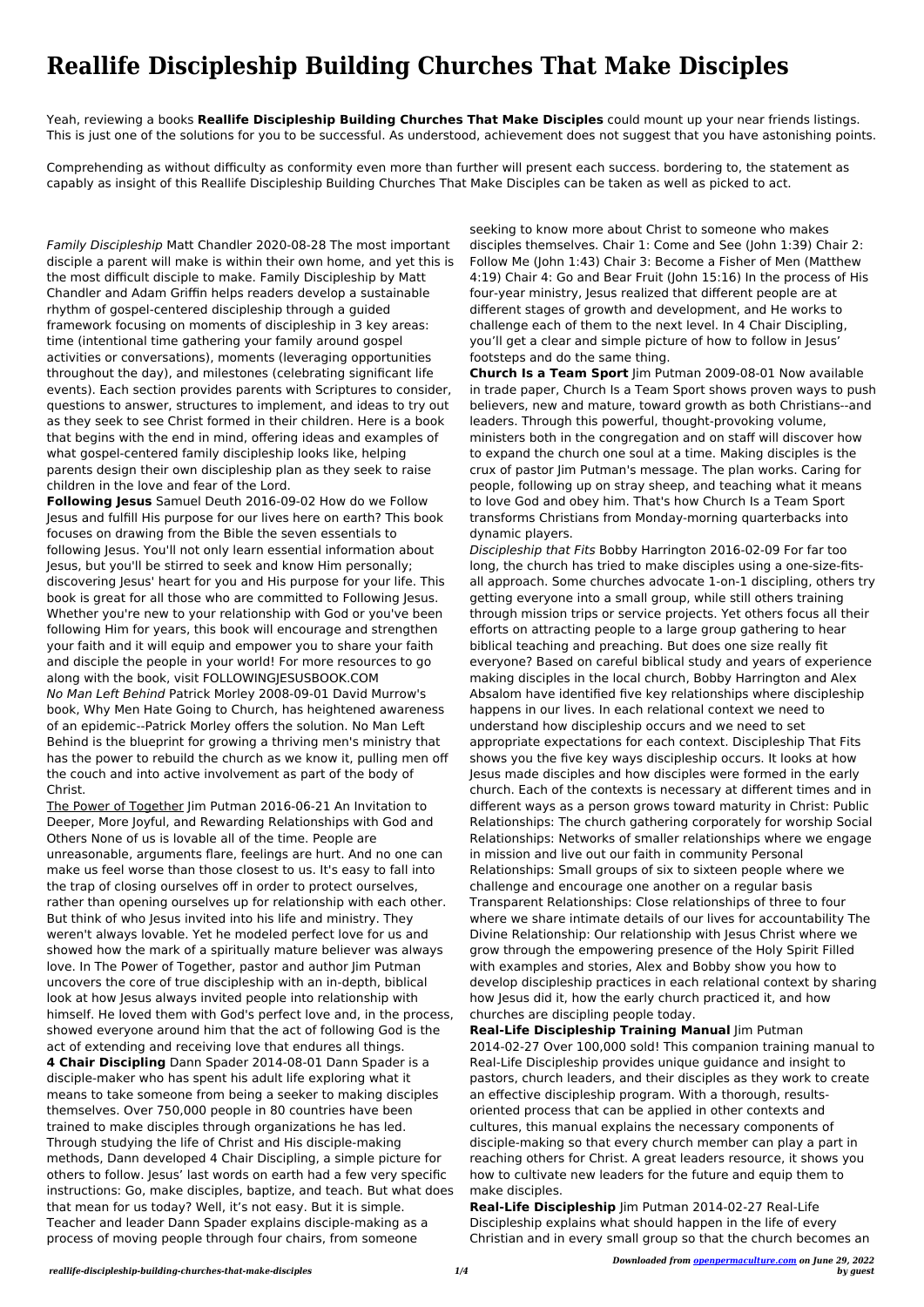army of believers dedicated to seeing the world saved. With the overriding goal to train disciples who know how to make more disciples, this book offers proven tools and strategies from Real Life Ministries, one of America's fastest-growing churches. Discover what the Bible says about true and effective discipleship with these strategies and practices.

Contagious Disciple Making David Watson 2014-12-23 It is hard to deny that todayÆs world can seem apathetic toward Christians. Some may look down at their iPhones when we mention God, motion for the check when we bring up church, or casually change the subject when we talk about prayer. In a world full of people whose indifference is greater than their desire to know Christ, how can we dream of growing the church? In Contagious Disciple Making, David Watson and Paul Watson map out a simple method that has sparked an explosion of homegrown churches in the United States and around the world. A companion to Cityteam's two previous books, Miraculous Movements and The Father Glorified, Contagious Disciple Making details the method used by Cityteam disciple-makers. This distinctive process focuses on equipping spiritual leaders in communities where churches are planted. Unlike many evangelism and church-growth products that focus on quick results, contagious disciple-making takes time to cultivate spiritual leadership, resulting in lasting disciple-making movements. Through Contagious Disciple Making readers will come to understand that a strong and equipped leader will continue to grow the church long after church planters move on to the next church. Features include: Engagement tools for use in the field Practical techniques to equip others to make disciples Discipleship Essentials Greg Ogden 2019-01-15 We grow in Christ as we seek him together. Jesus' own pattern of disciple-making was to be intimately involved with others. This expanded 25 session workbook by Greg Ogden, perfect for small groups or individuals, helps us influence others as Jesus did—by investing in a few. Working through it will deepen your knowledge of essential Christian teaching and strengthen your faith.

**Intentional Disciplemaking** Ron Bennett 2001 Making disciples is a great goal, but it doesn't just happen—you've got to have an intentional plan. Learn to create an environment conducive to creating disciples.

Real-Life Discipleship Tom Cheshire 2019-07-27 The one BIG question: How do you disciple another man? Men in thousands of churches across the world know there is more to faith than just attending church — they know there is the potential to walk in Christ's image, live in Christ's image, and work to spread Christ's word. But the one big question they are all asking is how? The Spirit of God is compelling them to seek the answer. This book is the gateway to answering that question. The authors spent years struggling to build a life of meaning before realizing their depravity and asking the questions: "What does it mean to be a godly man, and how can I become one?" The Spirit answered by sending men into their lives to disciple them, not with disdain or judgment, but with love and compassion, a gospel-centered focus. These men walked alongside them in the messiness of life, helping them to apply Biblical truths and spiritual disciplines in a challenging world. From their own personal journeys, out of the abyss, the authors have written this book. Here you will learn to: • BUILD a one-on-one relationship • CREATE a culture of men who support each other • LOOK TO CHRIST and find what obstacles are blocking you • TRANSFORM your life seeing the Gospel advance through the discipling of other men. Real-Life Discipleship: The Ordinary Man's Guide to Disciple-Making offers a gateway from confusion to clarity, from struggle to transformation. Replicate Robby Gallaty 2020-06-02 A Practical Guide to Creating and Sustaining a Culture of Disciple-Making in Any Church Over the last few decades American churches have produced plenty of converts but not as many mature believers. Studies show the majority of Christians don't even understand the basics of faith. But how do you tackle such a big problem? Replicate shows church leaders how to make disciples who make disciples and get the rest of your church on board as well. This one-on-one relational ministry is how Jesus laid the foundation for His church that is still growing today, and it's how we continue the work in our own local congregations. Learn the five marks of a healthy disciple-making church, how to influence culture, uproot misconceptions of the church and the gospel, and change your church and community.

*Downloaded from [openpermaculture.com](http://openpermaculture.com) on June 29, 2022 by guest* DiscipleShift Jim Putman 2013-04-23 Question: What is the Godgiven purpose of the local church? Answer: Relational discipleship. DiscipleShift walks you through five key "shifts" that churches must make to refocus on the fundamental biblical mission of discipleship. These intentional changes will attract the world and empower your church members to be salt and light in their communities. Over the last thirty years, many influential church leaders and church planters in America have adopted various models for reaching unchurched people. While many of these approaches have merit, something is still missing, something even more fundamental to the mission of the church: discipleship. Making disciples—helping people to trust and follow Jesus—is the church's God-given mandate. Devoted disciples attract people outside the church because of the change others see in their Christ-like lives. And discipleship empowers Christians to be more like Christ as they intentionally develop relationships with nonbelievers. Through biblical and professional insights, Jim Putman and Bobby Harrington discuss the transformational effectiveness of making disciples and just how to do so, in practical terms. You'll learn: The specific roles of a disciple-making pastor. The components of person-to-person discipleship. How each ministry in

No more focusing on mere numbers, it's time to grow in maturity and through multiplication.

**Future Church** William Mancini 2020-11-17 Church growth models have often been long on promises and short on disciplemaking. We continue to watch consistent church attendance shrink, and our desire to reach the lost is infected with a need for self-validation by growing our numbers at any cost. If we believe that God wants his church to grow, where do we go from here? What is the future of the church? Drawing from his 20 years and 15,000 hours of consulting, author Will Mancini shares with pastors and ministry leaders the single most important insight he has learned about church growth. With plenty of salient stories and based solidly on the disciple-making methods found in Scripture, Future Church exposes the church's greatest challenge today, and offers 7 transforming laws of real church growth so that we can faithfully and joyfully fulfill Jesus's Great Commission. The Lost Art of Disciple Making LeRoy Eims 2009-07-13 "Every believer in Jesus Christ deserves the opportunity of personal nurture and development." says LeRoy Eims. But all too often the opportunity isn't there. We neglect the young Christian in our whirl of programs, church services, and fellowship groups. And we neglect to raise up workers and leaders who can disciple young believers into mature and fruitful Christians. In simple, practical, and biblical terms, LeRoy Eims revives the lost art of disciple making. He explains: - How the early church discipled new Christians - How to meet the basic needs of a growing Christian - How to spot and train potential workers - How to develop mature, godly leaders "True growth takes time and tears and love and patience," Eims states. There is no instant maturity. This book examines the growth process in the life of a Christian and considers what nurture and guidance it takes to develop spiritually qualified workers in the church.

The Disciple-Making Church Bill Hull 2010-06-15 Scripture places high priority on the disciplemaking capacity of the church, This book shows how to accomplish it. Foreword by Howard Ball. The Ways of the Alongsider Bill Mowry 2016 The Ways of the Alongsider is more than a Bible study. It's a new pathway for making disciples in life2life ways!

**Hope for the Prodigal** Jim Putman 2017-08-01 The statistics are sobering: between 80 and 90 percent of kids who have grown up in the church are leaving the church after age eighteen. Children slipping away into a culture that tells them the Bible isn't true, sin is no big deal, God isn't real, or there are many ways to get into heaven. Whether parents may blame themselves or the culture, the result is the same: lost souls. But our God specializes in lost souls and the gospel is as powerful as it ever was. With wisdom that comes from personal experience, Jim Putman and his father, Bill Putman, offer brokenhearted parents and loved ones hope for their prodigals. A prodigal son himself, Jim has also found himself in the role of the prodigal's father when his own son rejected the faith. This family's powerful story of restoration, along with solid biblical truths and practical advice, will inspire, motivate, and equip readers to go after their lost sheep with acts of love and service.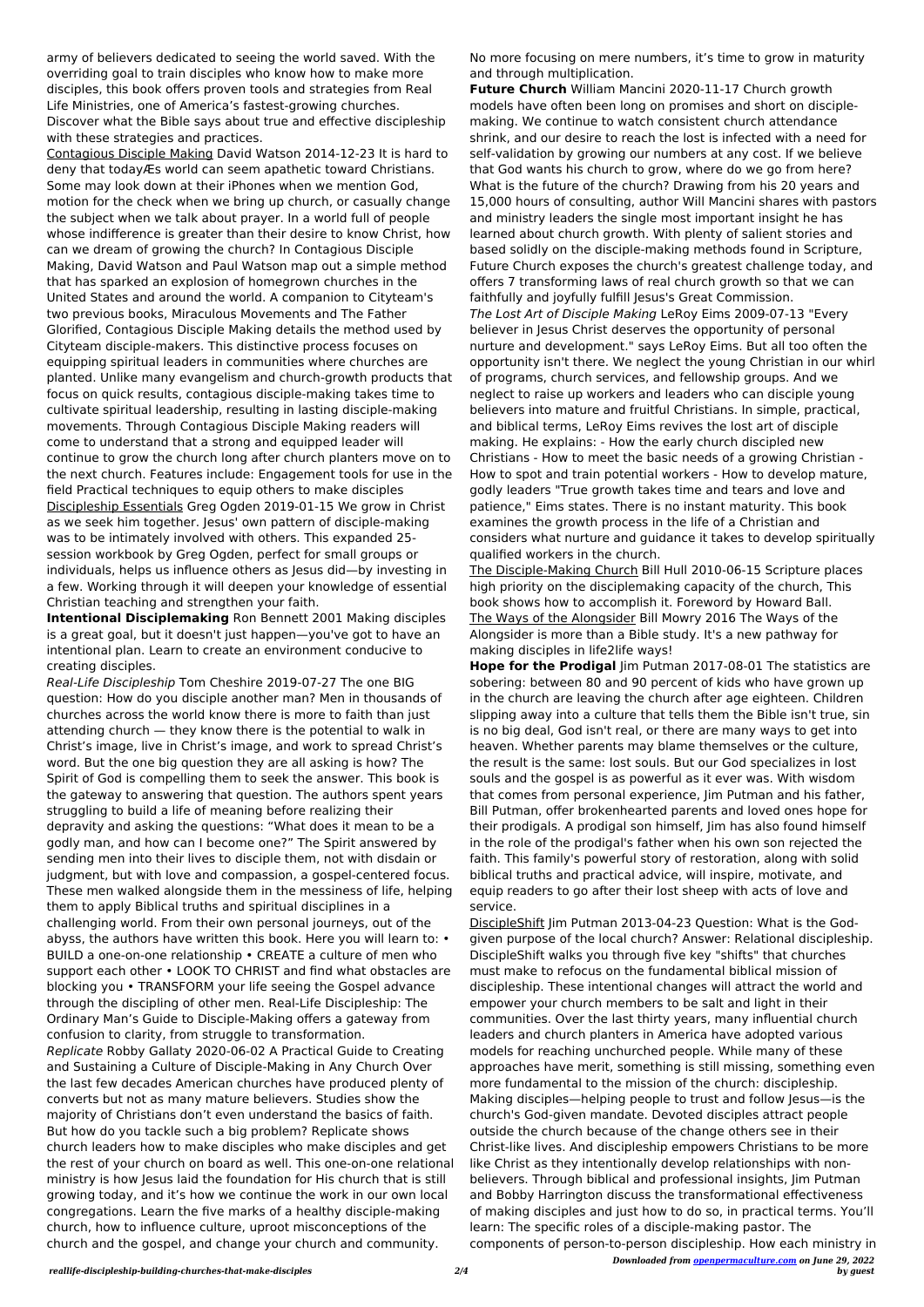your church leads to discipleship. How to implement discipleship in your church. Disciple-making leaders will not produce perfect churches, but they will create effective churches. Growing Everyday Disciples Melanie C. Gordon 2016-11-15 Growing Everyday Disciples: Covenant Discipleship With Children is a formational resource by Melanie C. Gordon, Susan Groseclose, and Gayle Quay that equips adults who serve in ministry with children ages 8-11 to guide children towards a mature faith through everyday acts of compassion, justice, worship, and devotion under the guidance of the Holy Spirit. Covenant Discipleship helps connect children with Jesus Christ and one another through ongoing mutual accountability and support for living in the world as Christ followers. The resource offers leaders in ministry with children suggestions for forming covenants, exploring accountability, evaluations, and a choice of plans to organize, maintain, and evaluate Covenant Discipleship groups with children. This resource also provides a brief background on discipleship, covenants, and society meetings of the Methodist Movement, and can be used as preparation for confirmation. The LEGO Principle Joey Bonifacio 2012-09-04 Using the example of LEGO®, a company that has been transforming the way people play for more than fifty years, Joey Bonifacio shows you how to make a difference—one connection at a time.

Real-Life Discipleship Jim Putman 2010 Discover how everyone in your congregation can play a part in your church's mission. Church Planting Movements V. David Garrison 2007 David Garrison, PhD University of Chicago, defines Church Planting Movements as rapidly multiplying indigenous churches planting churches that sweep across a people group or population segment. Garrison's Church Planting Movements: How God Is Redeeming a Lost World signaled a breakthrough in missionary church planting. After the publication of Garrison's book in 2004 it became impossible to talk about missions without referencing Church Planting Movements. Church Planting Movements examines more than two-dozen movements of multiplying churches on five continents. After presenting these case studies, Garrison identifies ten universal elements present in each movement. He then broadens the circle of examination to identify a further ten common characteristics, factors identified in most, but not all, of the movements. He concludes his examination with a list of "Seven Deadly Sins," i.e. harmful practices that stifle or impede Church Planting Movements. Important for evangelical readers, the author returns to his findings to see how they stand up to the light of Scripture. What he discovers is that Church Planting Movements are much more consistent with the New Testament lay-led house-church movements that swept rapidly through the Mediterranean world in the face of hostile opposition than today's more sedentary professional institutionalized Christianity. Learn more about Church Planting Movements from the book's website: www.ChurchPlantingMovements.com. Saturate Jeff Vanderstelt 2015-04-16 What does living for Jesus look like in the everyday stuff of life? Many Christians have unwittingly embraced the idea that "church" is a once-a-week event rather than a community of Spirit-empowered people; that "ministry" is what pastors do on Sundays rather than the 24/7 calling of all believers; and that "discipleship" is a program rather than the normal state of every follower of Jesus. Drawing on his experience as a pastor and church planter, Jeff Vanderstelt wants us to see that there's more—much more—to the Christian life than sitting in a pew once a week. God has called his people to something bigger: a view of the Christian life that encompasses the ordinary, the extraordinary, and everything in between. Packed full of biblical teaching, compelling stories, and real-world advice, this book will remind you that Jesus is filling the world with his presence through the everyday lives of everyday people... People just like you. **Transforming Discipleship** Greg Ogden 2016-10-02 Greg Ogden recovers Jesus' method of accomplishing life change by investing in just a few people at a time. In this revised and updated edition Ogden sets forth his vision for transforming both the individual disciple and discipleship itself, showing how discipleship can become a self-replicating process with ongoing impact from generation to generation.

**Disciple Making Is . . .** Dave Earley 2013-08 In brief yet hardhitting chapters, the entire scope of disciple making is presented here in a way that will inspire and inform you to obey the Great Commission with great passion. The authors share practical insights on how best to reproduce confident reproducers of Christ's message. --from back cover.

Discipling Mark Dever 2016-04-14 Before ascending to heaven, Jesus instructed his followers to "make disciples of all nations." But what does this command actually entail? What does it look like for Christians to care for one another's spiritual well-being and growth? In this introduction to the basics of discipling, veteran pastor and author Mark Dever uses biblical definitions and practical examples to show how Christians can help one another become more like Christ every day. The eighth volume in the 9Marks: Building Healthy Churches series, this short book explains how discipling should function in the context of the local church, teaching pastors and church leaders how to cultivate a culture of edification and growth in their congregations.

**WikiChurch** Steve Murrell 2011-07-05 Most Christians agree that discipleship is important, even essential for Christian maturity; few understand biblical principles and even fewer apply a biblical process when it comes to discipleship.

Deep Discipleship J.T. English 2020-09-29 Everyone is being discipled. The question is: what is discipling us? The majority of Christians today are being discipled by popular media, flashy events, and folk theology because churches have neglected their responsibility to make disciples. But the church is not a secondary platform in the mission of God; it is the primary platform God uses to grow people into the image of Jesus. Therefore, as church leaders, it is our primary responsibility to establish environments and relationships where people can be trained, grow, and be sent as disciples. There are three indispensable elements of discipleship: Learning to participate in the biblical story (the Bible) Growing in our confession of who God is and who we are (theology) Regularly participating in private and corporate intentional action (spiritual disciplines) Deep Discipleship equips churches to reclaim the responsibility of discipling people at any point on their journey.

**Radical** David Platt 2010 Examines the ways in which the gospel is contradicted by the American dream and challenges Christians to join in a one-year experiment in authentic discipleship that promises spiritual transformation through the word of God. Make Disciples John Ankerberg 2019-08-09 A person's final words are often their most telling. The final words of Jesus, known as the Great Commission, are no different today than when he spoke them, but what does it mean to "make disciples" in our world today?

**Leading the DiscipleShift** Brandon Guindon 2013-09-19 Help churches make the shift from attracting members to making disciples.

**Transformational Discipleship** Eric Geiger 2012 Compiles stories and wisdom from three church leaders about how to foster an environment where people can grow in their Christian faith. **Discipleship Uncomplicated** Warren Haynes 2016-08-01 Are you tired of endless programs and grueling workbooks? Welcome to Discipleship Uncomplicated! Learn what you need to make disciples where you live.

**Growing True Disciples** George Barna 2013-03-06 Christ's command to the church is clear: "Go, therefore, and make disciples of all nations..." It is in building disciples--helping others to embrace Jesus Christ as Savior and Lord, mature in him, and then lead others to do the same--that the Kingdom grows. And when the Kingdom grows, churches do, too. In Growing True Disciples, respected author and researcher George Barna helps pastors and leaders assess how their churches are doing in fulfilling their role as disciplemakers. And he reveals models and examples that will equip churches to dramatically increase their effectiveness. As a result, your church can begin to see more involved members who want to live out their faith in submission to God, and joyfully share their resources to fulfill Christ's commission.

**Building a Disciple-Making Ministry** Lifeway Adults 2020-12 Examine the principles followed by Arthur Flake that helped churches regather after the 1919 Spanish Flu pandemic and grow their ongoing Bible study groups.

**Real Faith for Real Life** Michael W. Foss For Christians seeking to apply their faith to everyday life, Real Faith for Real Life invites